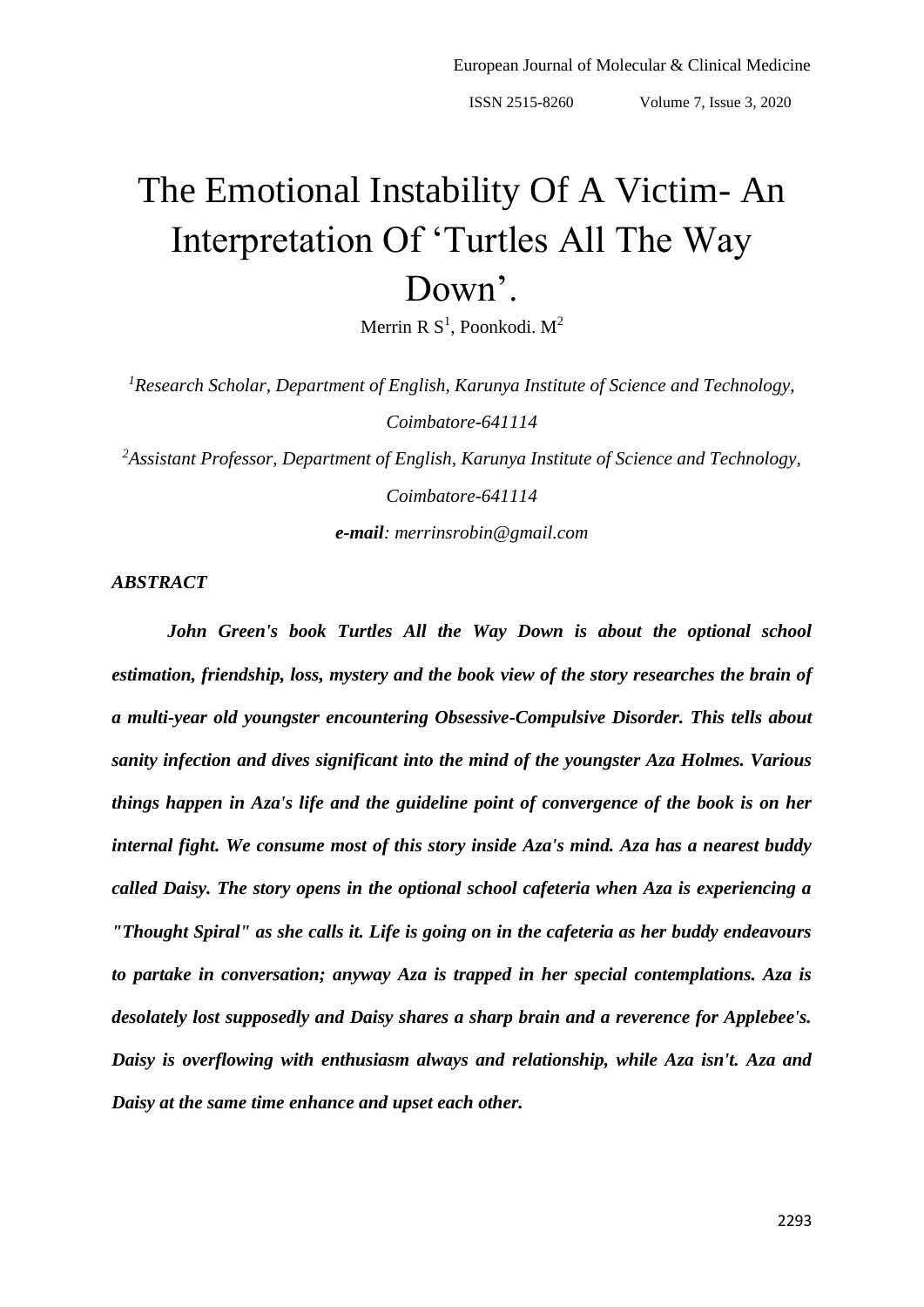*The article below gives some idea about the emotional instability of a woman. All the difficulties and hardships that she has suffered in her life is portrayed and it is further analyzed on the basis of how the victim look for self identity. Society has not always stood for mentally disturbed people. Even though there are many associations and organizations for helping them, these people are still neglected by everyone. It is so rare that one gives a helping hand for people who are mentally not stable. Mental illness is common and widespread. It is not something that comes to only one person. Through this article, the emotional instability of a character named Aza is put forth and how she manages to live her life with all these things happening behind her mind is shown. KEY WORDS: Psychology, emotional instability, mental illness*

## **1. INTRODUCTION**

"Mental illness leaves a huge legacy, not just for the person suffering it but for those around them."(Lysette Anthony)". A psychological instability, additionally called a psychological problem or mental issue, is a standard of conduct or mental example that causes huge misery, melancholy, or weakness of individual working. Such highlights may happen, backsliding and dispatching, as a solitary scene. Numerous problems have been clarified, with signs and indications that shift broadly between explicit issues. Such problems might be analyzed by an emotional well-being proficient.

Individuals as a rule accept that psychological sickness is uncommon and "happens to another person." truth be told, dysfunctional behavior is normal and boundless. Numerous families are not set up to comprehend their cherished one who has a dysfunctional behavior. It tends to be genuinely and sincerely trying and can cause us to feel so perilous to the

2294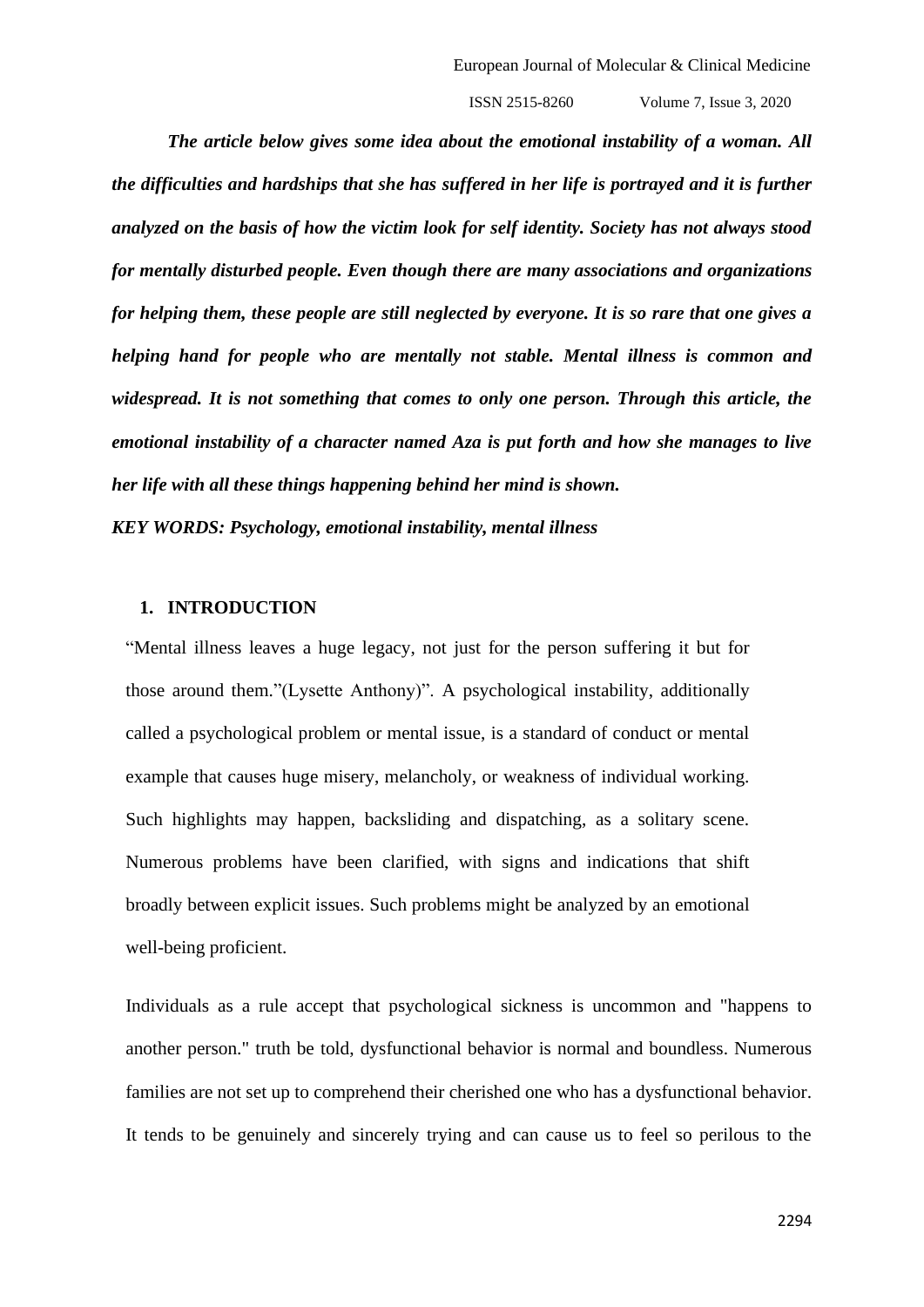feelings and decisions of others. If you figure somebody or you may have mental or enthusiastic issues, it is profoundly critical to recollect there is expectation and help.

"I knew how disgusting I was. I knew. I knew now for sure. I wasn't possessed by a demon. I was the demon." Aza feels that she may be anecdotal during her school days. She looks at that as some outside powers choose her lunch period and considers these powers plans her exercises. These are basic contemplations twirling around intellectually sick individuals. They regularly think some paranormal power acts behind them. Intellectually sick individuals think someone generally follows them behind while strolling. They will be extremely frightened of being distant from everyone else and consistently need an organization. Here and there they hurt themselves thinking they are controlled by evil spirits. Aza additionally in the story contemplates bacteria in her stomach making sounds while she is having her food in the cafeteria. While her closest companion hinders by inquiring as to whether she went to camp with Davis Pickett. Aza guarantees Daisy she's been tuning in to her, yet contemplates the sound of bacteria.

This is the place where perusers initially comprehend about Aza's psychological instability and her battles with nervousness and a dread of bacteria. These apprehensions will guide and direct her activities till the finish of the novel, as her dread of bacteria confounds her inquiries regarding the personality of oneself and control.

*"Dr. Karen Singh liked to say that an unwanted thought was like a car driving past you when you're standing on the side of the road, and I told myself I didn't have to get into that car, that my moment of choice was not whether to have the thought, but whether to be carried away by it. And then I got in the car."(pg 251)*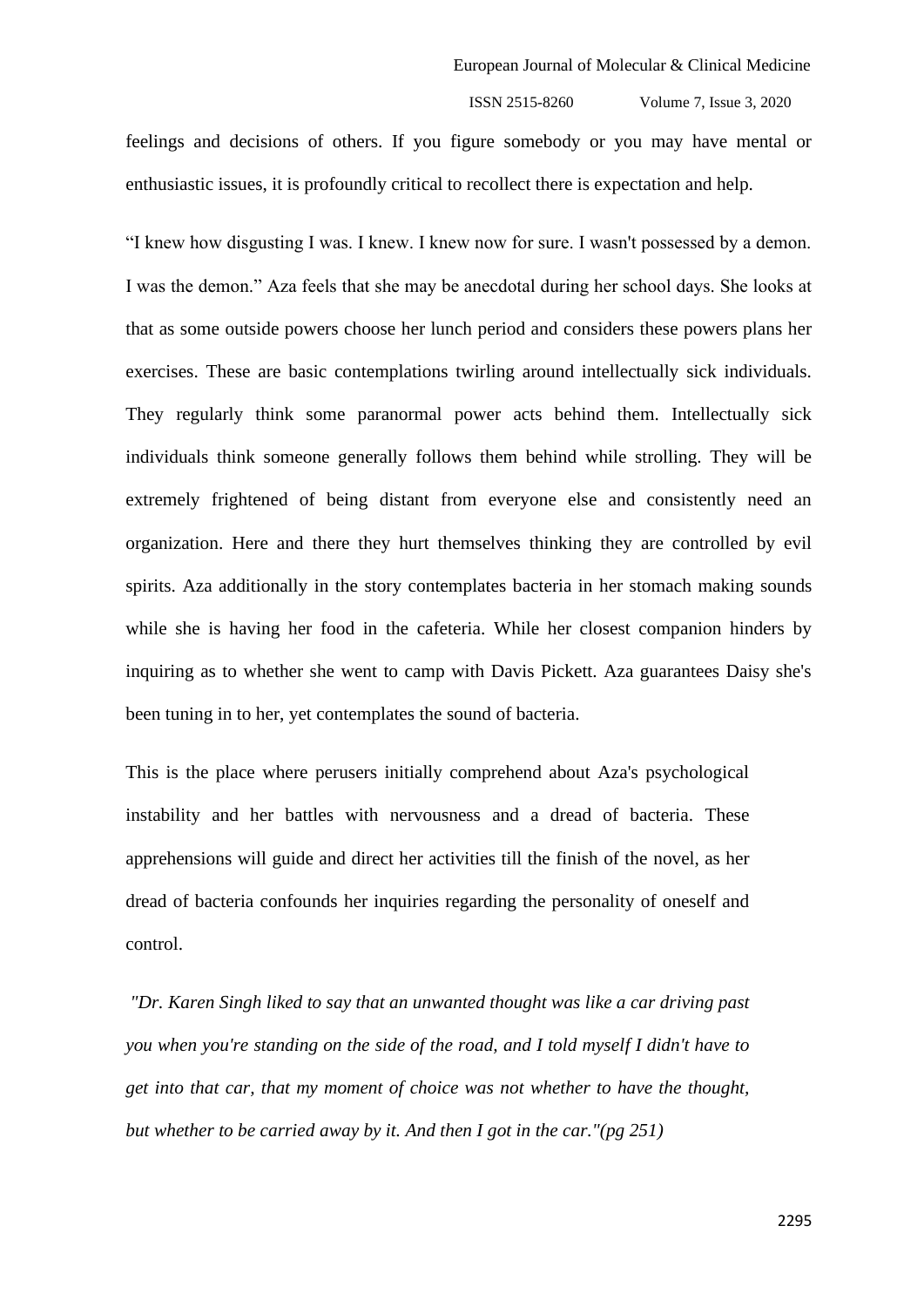Aza thinks extreme stomach commotion made by bacteria may prompt a few diseases. So she checks Wikipedia about Clostridium difficle microscopic organisms and discovers none of the side effects coordinates her. Then, Daisy says Mychal about the workmanship venture, and Aza just incompletely hears it. In the interim, Daisy turns around to Mychal, and Aza fears that she will upchuck. Daisy asks Aza if she's all right and Aza gestures saying yes she is all right, however she starts to perspire. Aza puts another Band-Aid on her finger and practices her breathing activities her advisor, Dr. Singh, instructed her to quiet herself down during such circumstances.

# **2. AZA BEING THE EMOTIONAL AND UNSTABLE ONE.**

"Emotional instability is sometimes called affective disorders". During the 1980s, psychological well-being experts started to perceive the side effects of Emotional unsteadiness in youngsters and teenagers, just as grown-ups. Notwithstanding, youngsters and grown-ups don't have or display similar indications as grown-ups. It is harder to analyze Emotional unsteadiness in youngsters, particularly because kids are not generally ready to communicate how they feel. Today, clinicians and analysts accept that Emotional unsteadiness in kids and youths stays one of the most under-analyzed psychological wellness issues. Enthusiastic unsteadiness in young people additionally puts them in danger for different conditions (regularly uneasiness problem, problematic conduct, and substance misuse issues) that may continue long after the underlying scenes of misery are settled.

*"I wasn't possessed by a demon. I was the demon. [Aza](https://www.litcharts.com/lit/turtles-all-the-way-down/characters/aza-holmes) explains that excessive abdominal noise can be a symptom of an infection from the bacteria known as Clostridium difficile. She pulls out her phone and rereads the Wikipedia article*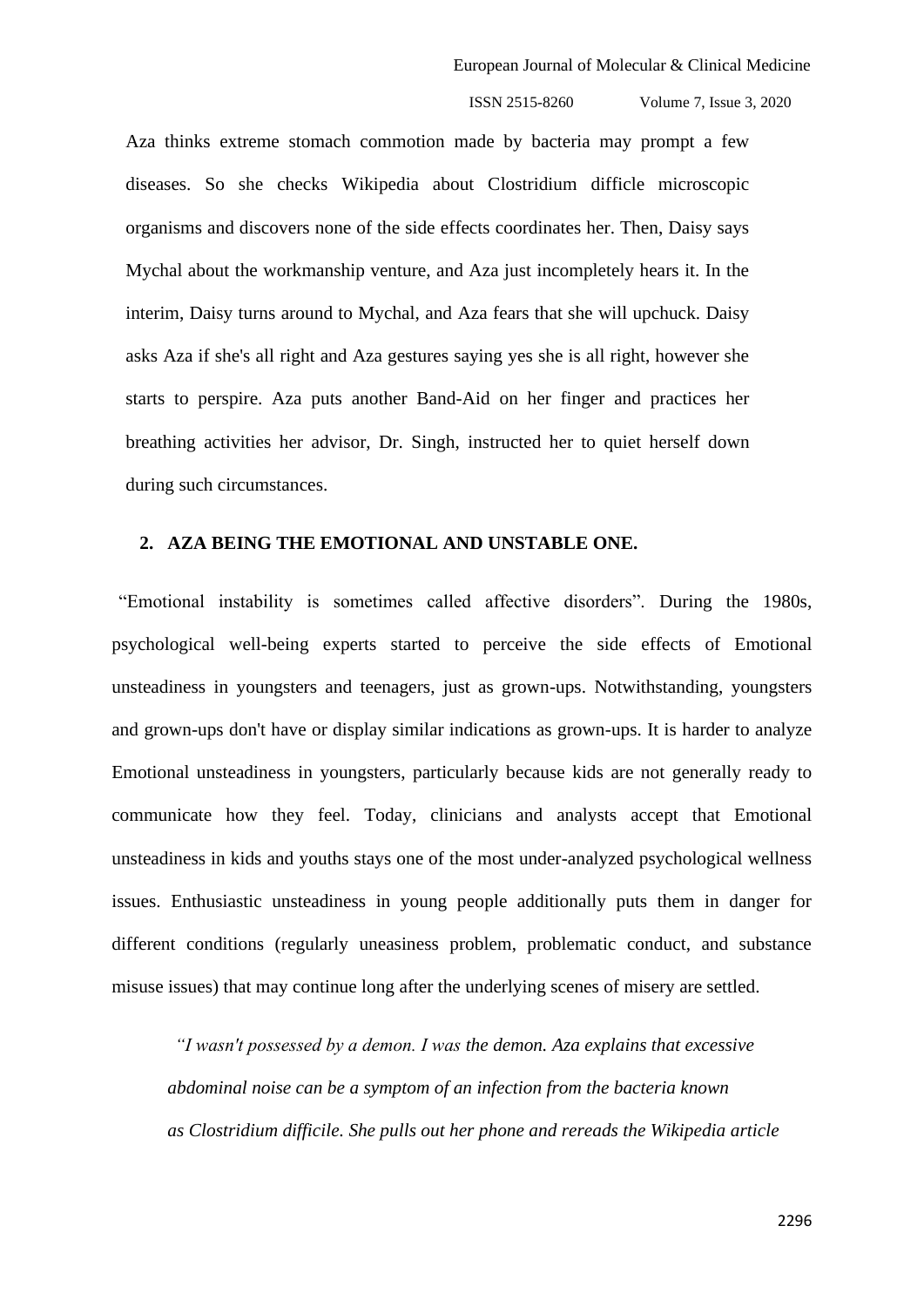*about [C. diff.](https://www.litcharts.com/lit/turtles-all-the-way-down/symbols/bacteria-c-diff) Aza has no other symptoms, hasn't been hospitalized, and has no fever, but her "self" reminds her that she doesn't have a fever yet"(Pg 180).* 

 The book enthusiastically construes Aza's cutting-edge anxiety that is strongly considered by her obsession C. diff. She fears that her body, her contemplations, and her self are finally not hers. That we may express that we are the maker of our records, notwithstanding, finally, we are just fulfilling our positions in someone else's. We are finally overseen what to do by some external factor, "You accept you're the painter, anyway no uncertainty about it."

She believes herself to be a depository of contemplations and conditions, that in case you walk around her twisting to look for that one in number that is all her, there is just nothing. What causes Emotional insecurity in youngsters isn't exceptional. There are manufactured mixes in the psyche that are accountable for inspirational outlooks. Distinctive engineered substances in the cerebrum, called neurotransmitters, deal with the psyche fabricated materials that impact demeanor. Enthusiastic weakness may be achieved by a substance clumsiness in the cerebrum, in isolation or close by regular components, for instance, abrupt life events or possibly unending weight.

Enthusiastic shakiness can continue running in families and are seen as "multifactorial gained," inferring that various segments are incorporated. The parts that produce the quality or condition are ordinarily both innate and environmental, including a mix of characteristics from the two watchmen. If a mother passes an Emotional instability trademark to her children, a young lady will undoubtedly have the disarray. In case a father passes an Emotional insecurity quality to his adolescents, a kid will undoubtedly have the disarray. (*Stanford children Organisation*). *"Thoughts are just a different kind of bacteria, colonizing you. Thoughts are only thoughts. They are not you. You do belong to yourself, even when*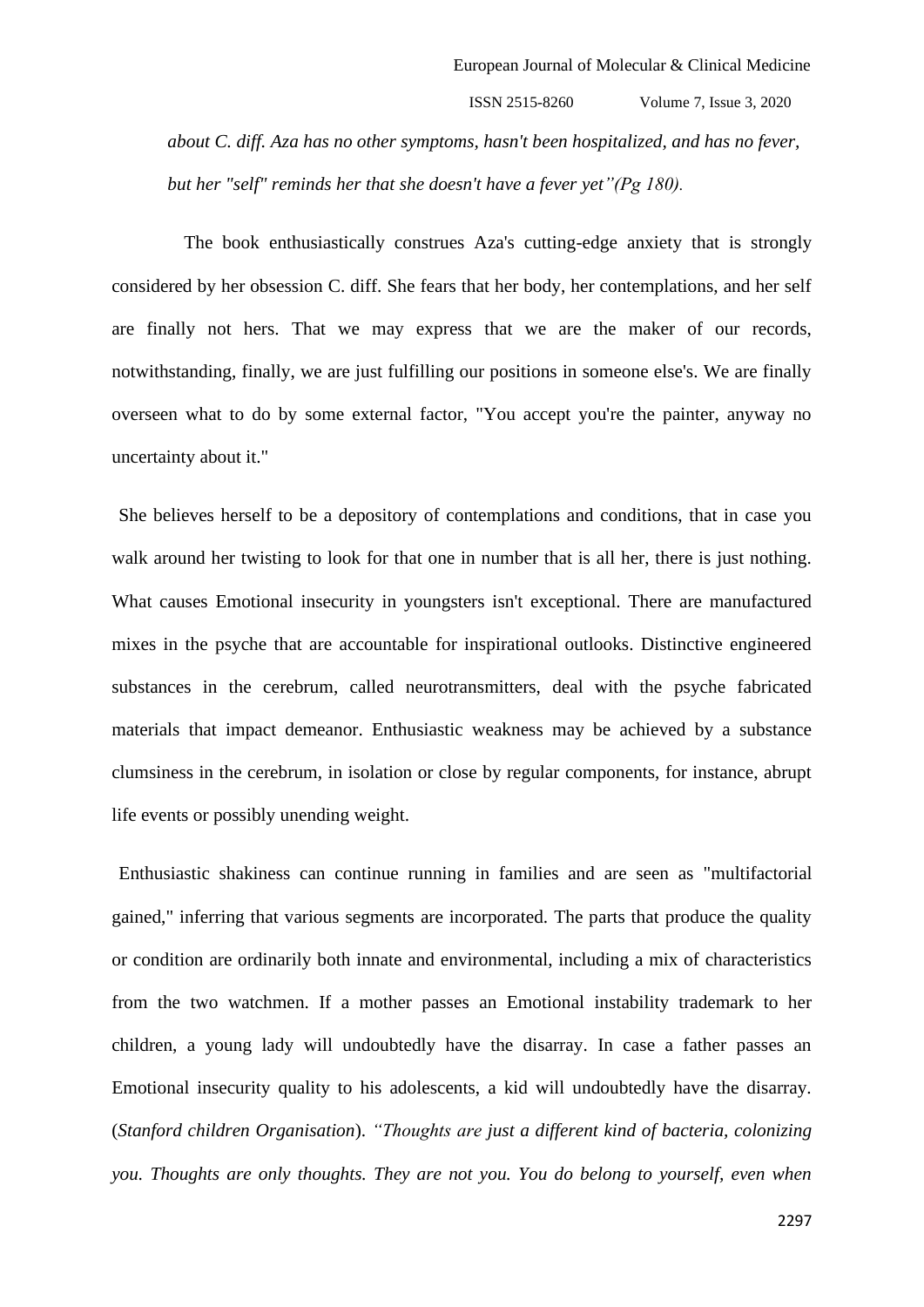*your thoughts don't"(Pg 231)*. Anybody can feel desolate or debilitate every so often. Regardless, Emotional instability is more genuine and difficult to supervise than conventional notions of hopelessness. Youths, young people, or adults who have a parent with an Emotional frailty have a more noticeable shot of also having an Emotional insecurity, disregarding the way that it's not an affirmation that this will happen. Nevertheless, life events and stress can reveal or distort difficult situations or discouragement, making the feelings logically difficult to manage.

Now and again, life's issues can trigger distress. Being ended from an occupation, getting isolated, losing a companion or relative, passing in the family, and financial burden, to give a few models, all can be inconvenient, and adjusting to the weight may be irksome. These life events and stress can facilitate feelings of wretchedness or distress or make an Emotional instability harder to manage, dependent upon your adjusting aptitudes and adaptability.

Females in the general public are will undoubtedly experience bitterness than folks. At the point when a person in the family has this finding, the went for their kinfolk or children to have a comparative assurance is extended. Also, family members of people with discouragement are moreover at an extended peril for bipolar turmoil.

The went for bipolar turmoil in folks and females in the comprehensive network is about 2.6%. At the point when a person in the family has this end, the opportunities for their kinfolk or children to have a comparable assurance is extended. Furthermore, family members of people with bipolar confusion are moreover at extended danger for various kinds of misery. (Verilymeg)

Coming up next are the most well-known kinds of Emotional precariousness experienced by youngsters and grown-ups: Major wretchedness portrayed as a period of a debilitate or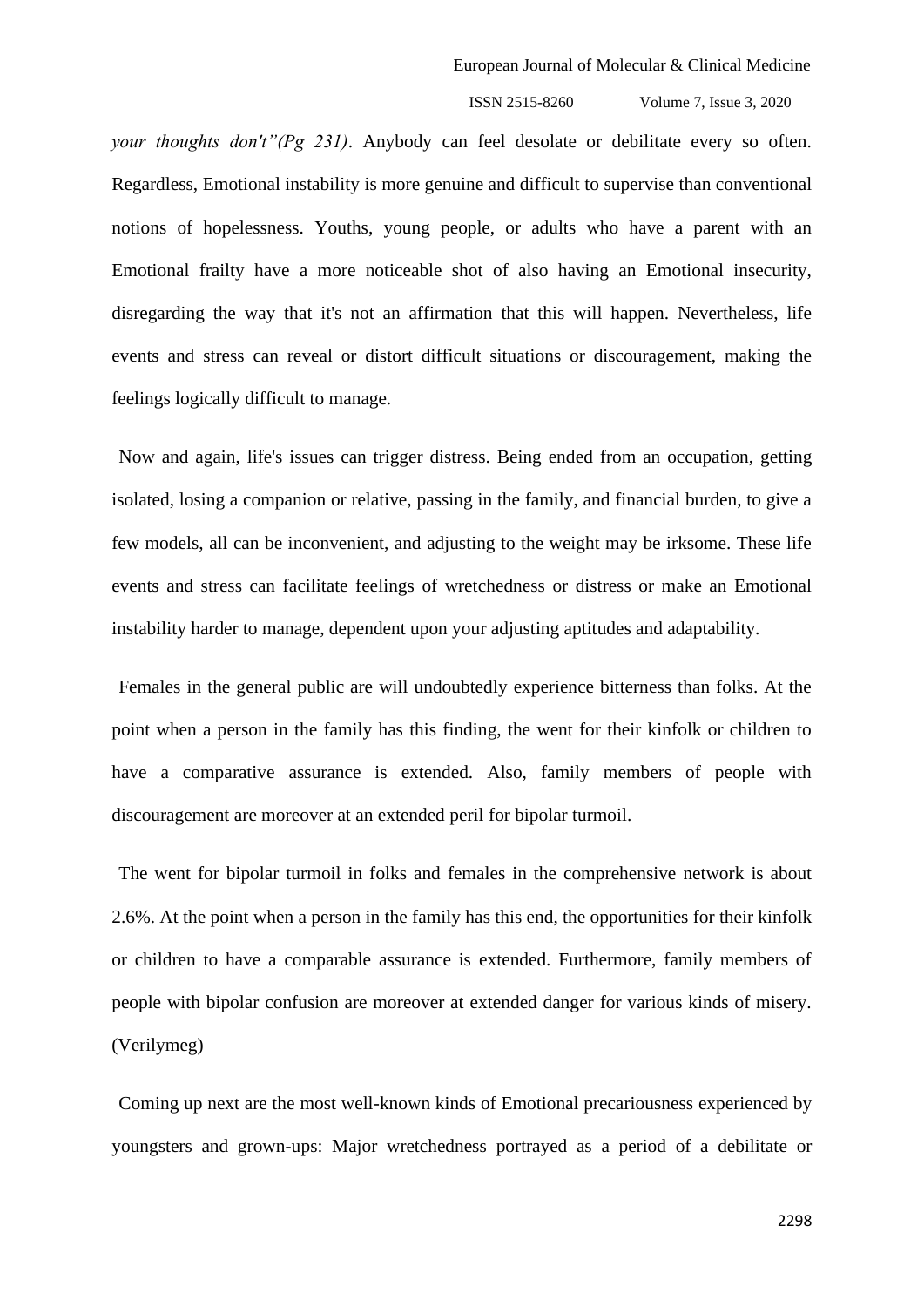fractious perspective or a noticeable decrease in interest or have a great time typical activities, close by various signs, bearing no not exactly around fourteen days. Determined burdensome problem in like manner called dysthymia is an incessant, second-rate, debilitate, or fractious perspective for no under 1 year. Bipolar confusion is hyper scenes (season of innovatively raised perspective), dissipated with debilitate periods, or seasons of level or blunted energetic response. Hazardous tendency dysregulation issue is enthusiastic delicateness and exceptional frailty to control direct showed in youths more youthful than 18. Premenstrual dysmorphic issue which fuses difficult signs, trickiness, and strain before ladylike cycle. Enthusiastic shakiness due to an overall affliction. Various therapeutic sicknesses (checking harm, wounds, defilements, and unending remedial infirmities) can trigger symptoms of hopelessness.

 Substance-provoked Emotional wobbliness is the appearance of downfall that is a result of the effects of medication or various sorts of treatment, calm abuse, or introduction to harms. Youngsters, dependent upon their age and such an Emotional flimsiness present, may show unmistakable results of debilitation. Coming up next are the most generally perceived signs of Emotional instability. In any case, each energetic and pre-grown-up may show results in an unforeseen manner. Signs may include: Persistent slants of pity, Feeling hopeless or exposed, Having low certainty, Feeling inadequate, Excessive fault, Feelings of expecting to fail miserably, Loss of excitement for normal activities or activities once savored the experience of, Difficulty with associations, Sleep disrupting impacts (for example, a dozing issue, or hypersomnia), Changes in appetite or weight, Decreased essentialness, Difficulty thinking, A decrease in the ability to choose, Suicidal contemplations or tries, Frequent actual complaints (for example, cerebral agony, stomachache, or exhaustion),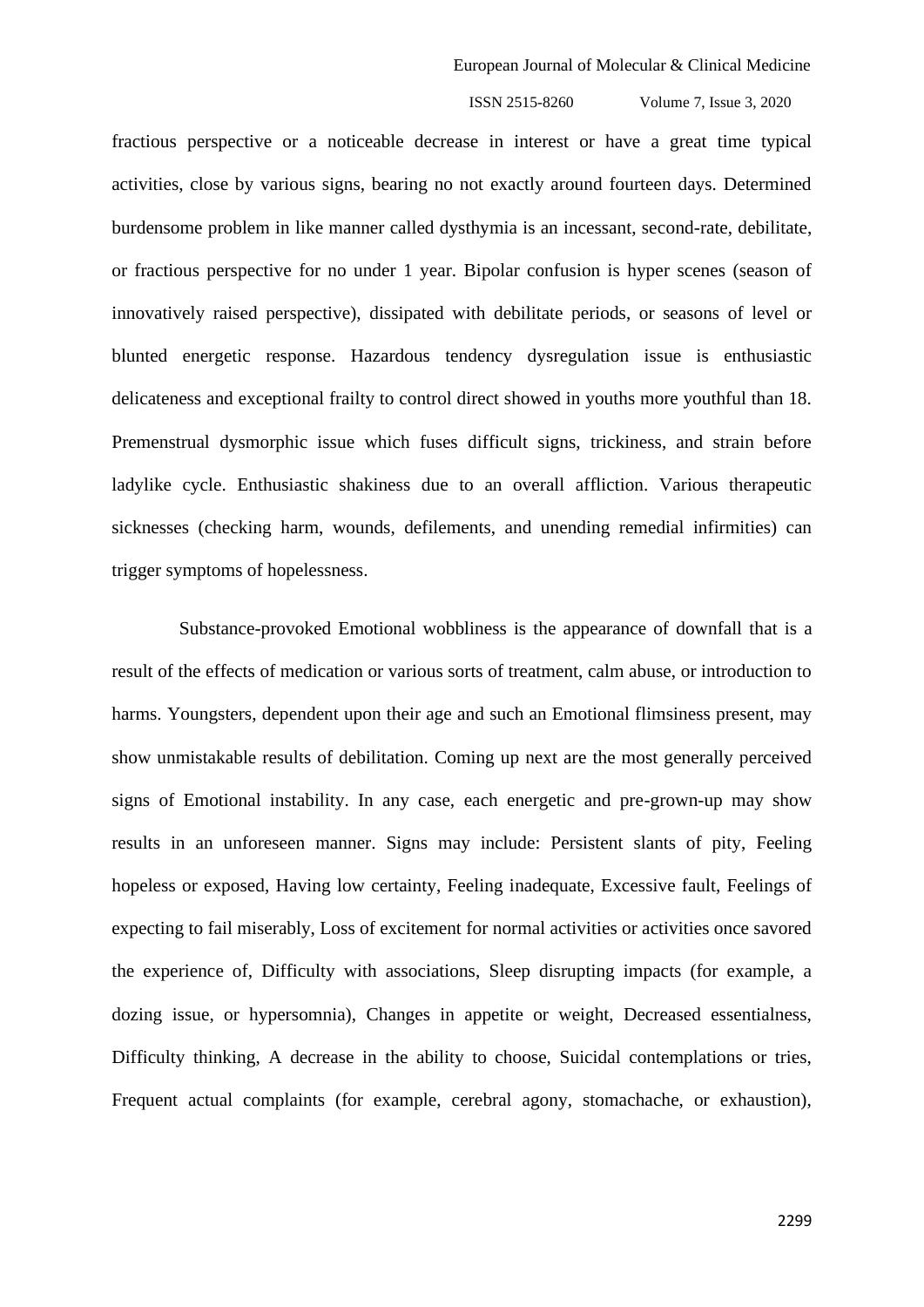Running interminably or risks of escaping from home, Hypersensitivity to disillusionment or excusal, and Irritability, compromising vibe, ill will

In Emotional unsteadiness, these estimations appear to be more genuine than youngsters normally feel now and again. It is similarly of concern if these assumptions continue over some vague period, or interfere with an energetic's excitement for being with allies or partaking in step by step practices at home or school. Any adolescent who imparts thoughts of self-destruction should be surveyed immediately.

Various signs of possible Emotional weakness in youngsters may include: Difficulty achieving in school, Constant irritation, Rebellious practices, Trouble with family, and Difficulty with sidekicks and companions. The results of Emotional shakiness may look like changed conditions or mental issues. Ceaselessly counsel your pre-grown-up's human administrations provider for an examination. Energetic shakiness is veritable illnesses. They are not something a pre-grown-up will presumably essentially "get over."

A youngster specialist or other mental health capable commonly investigate Emotional feebleness following a broad mental appraisal. An appraisal of the pre-grown-up's family, when possible, despite information given by educators and care providers, may similarly be valuable in making an examination.

Unequivocal treatment for Emotional shakiness will be directed by your youthful's human administrations provider subject to: Your energetic's age, general prosperity, and remedial history, Extent of your adolescent's results, Type of Emotional weakness, Your pre-grownup's flexibility for express prescriptions or medicines, Expectations for the course of the condition, and your evaluation or tendency. (Moonlaneink)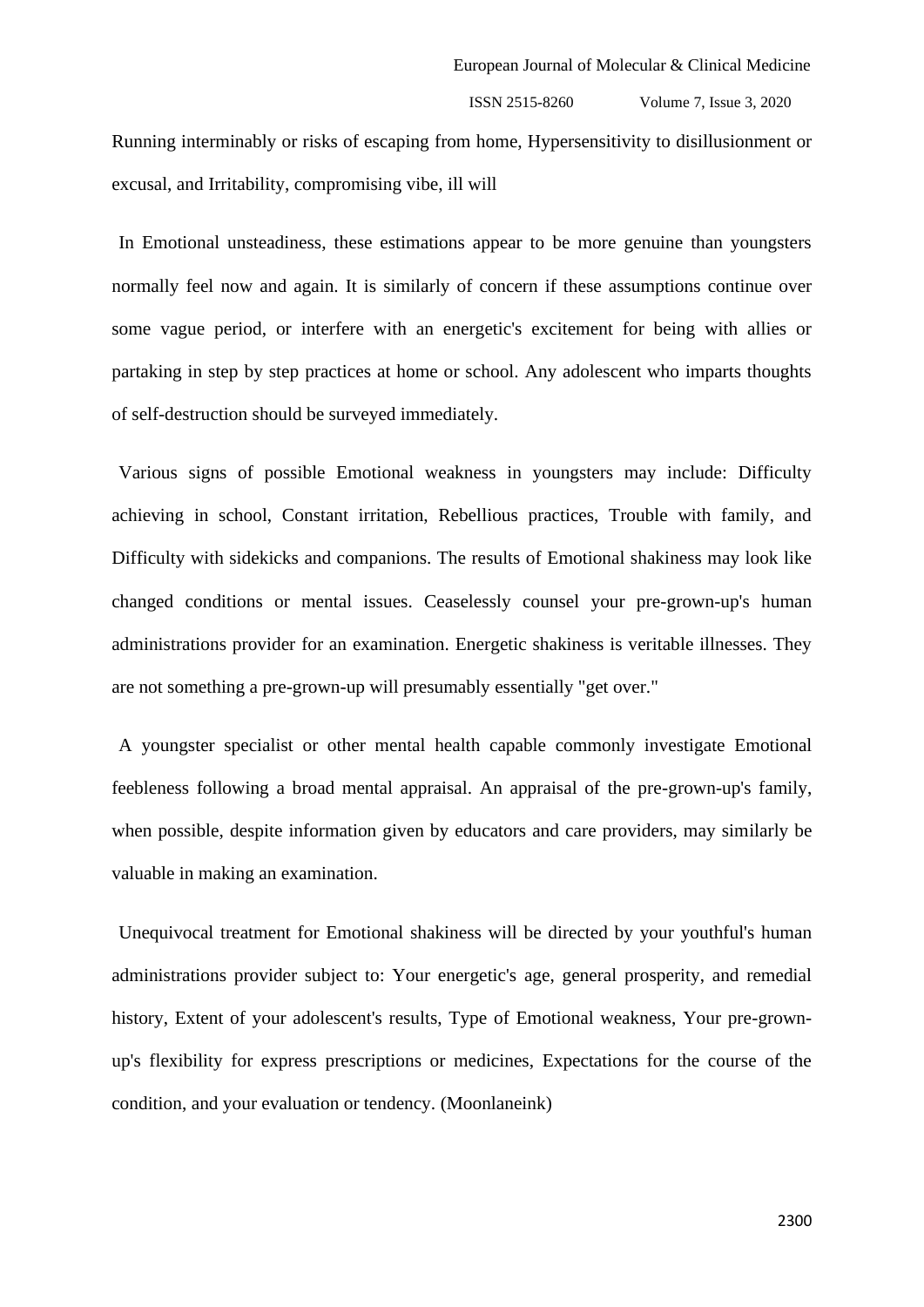Enthusiastic shakiness can consistently be satisfactorily treated. Treatment should constantly be established on a broad evaluation of the youthful and family. Treatment may fuse, at any rate, one, of the, going with: Medications (especially when gotten together with psychotherapy has had all the earmarks of being amazingly fruitful in the treatment of Emotional instability in children and youngsters), Psychotherapy (regularly mental lead just as social treatment) for the pre-grown-up (focused on changing the youthful's twisted viewpoints on themselves and the earth around them; working through irksome associations; perceiving stressors in the adolescent's condition and how to avoid them), Family treatment, Consultation with the pre-grown-up's school and Parents expect a basic solid occupation in any treatment technique. ( Moonlaneink )

Preventive measures to lessen the event of Emotional shakiness in young people are not known at this moment. Nevertheless, early distinguishing proof and intervention can diminish the reality of results, update the pre-grown-up's conventional turn of events and headway, and improve the individual fulfillment experienced by youngsters with enthusiastic insecurity.

Aza Holmes, an auxiliary school junior who encounters obsessive hasty disturbance. We read records of what she calls her "thought twistings," the relentless messages that her body is somehow contaminated by minuscule living beings and that she will kick the pail aside from on the off chance that she puts everything in order. She resuscitates, channels, and re-clothes a comparative cut on her finger over and over, regardless of the way that she knows, here and there or another, that it's not generally profiting her at all, anyway she needs to keep doing it to quiet the voice in her brain. "I felt certain," she tells us, "that something planned to kill me, and I was right: Something will kill you, soon, and you can't know whether this is the day".

In the interim, Aza's dearest friend, Daisy, wraps up focused on a missing very rich individual who lives in their city, who by chance is the father of one of their classmates,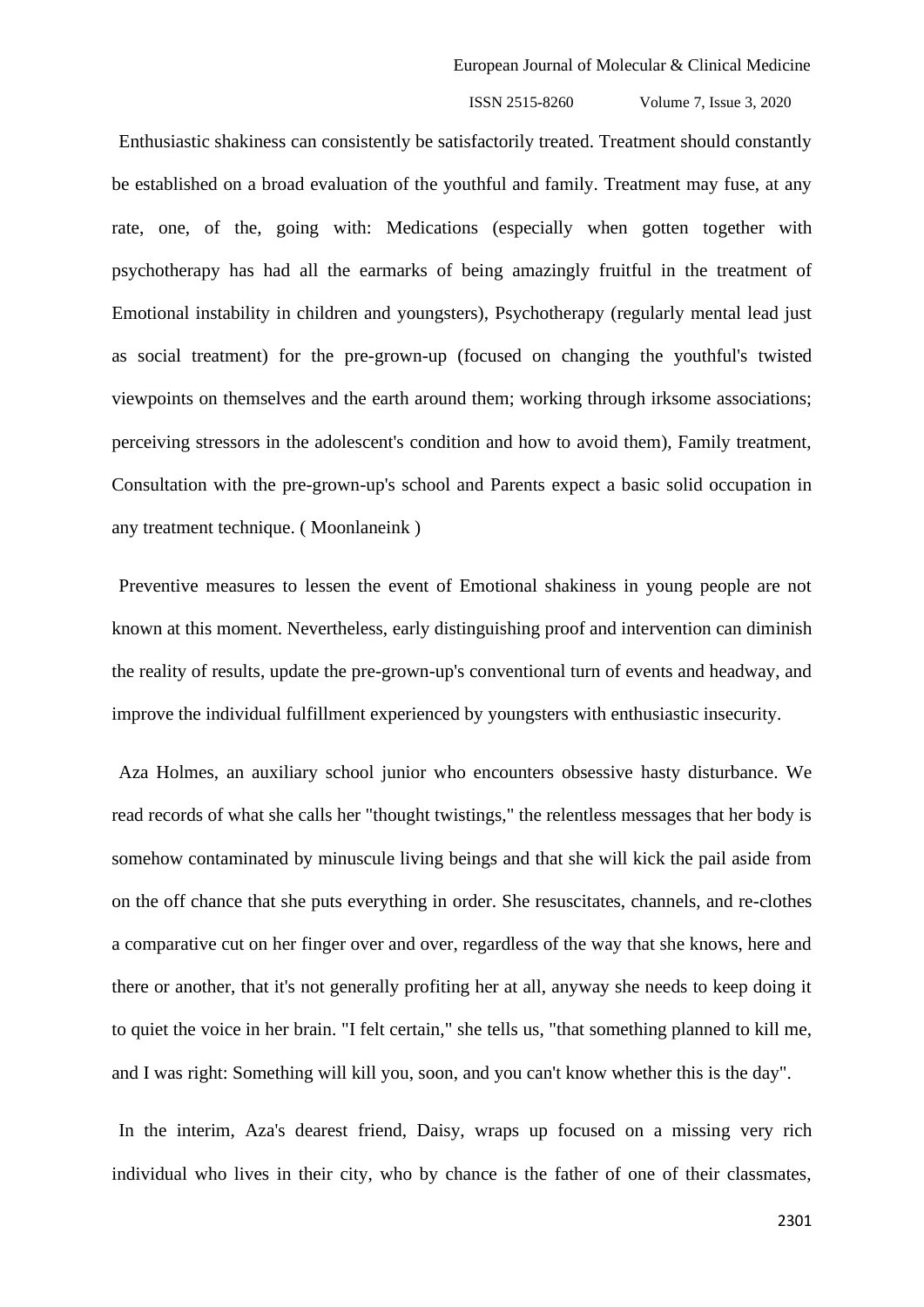Davis. Davis and Aza strike up a temporary relationship, yet by her sensations of fear and obsessions, it occurs generally through text. Indisputably he is blasted with her, and she with him; them two in their feebleness can't help thinking about what the other individual sees to worship.

Daisy reprimands Aza for not considering some other person. Furthermore, Aza endeavors to pass on that it is so hard to get outside of her head. Their fight happens not long before a car crash that lands Aza in the clinical center. There, her contemplations twisting insane to the point that she makes a practically deadly choice. She falls into such a hell, and when she returns out the contrary side, she has another choice to make: What now? Continuously, she opens back up again. She obliges with Daisy. She starts taking her meds reliably. She encounters such a restoration.

Love is its special kind of disorder—it's turbulent and irksome and risky and reorders our lives in habits that we a portion of the time disdain. In any case, love moreover takes us outside of ourselves and realigns our lives toward others. Aza wraps up after the book "that worship is both how you transformed into an individual, and why" (285). It is love that pulls her, in any case rapidly, out of the thought twistings that eat up her life; it is love that causes her to adjust; it is love that brings her by and by from death. It may not repair an individual, anyway it can at any rate be something to grasp in an awful position and can upset the pattern of destruction.

John Green created Turtles actually; he has overseen OCD, anxiety, and wretchedness for by far most of his life and has been frank about his association in gatherings. He has especially spoken about mental maladjustments isolating force, how it eliminates a person from the experience of the rest of the world, how it's generally confounded by others. Regardless, he also attempts to offer his thanks to everyone in his life who give him support and love—his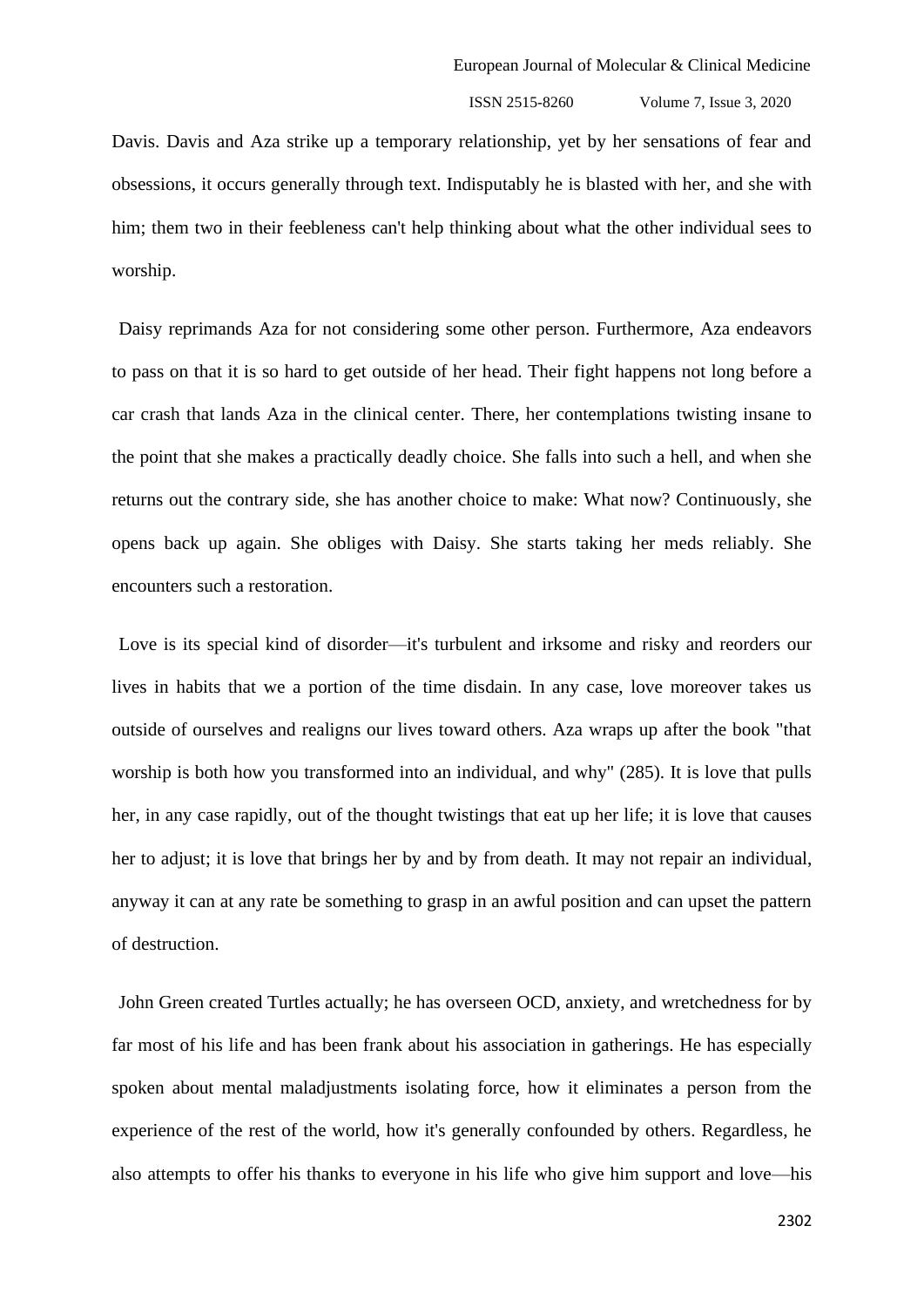family, his buddies, his subject matter expert—and how this is an immediate consequence of them that he can adjust.

In my periods of mental and eager unsettling influence, the most disturbing thing has been that it is so hard to appreciate others since I can't consider whatever else other than my difficulty. However, I have been most patched by others' thoughts for me; they have reconnected me to the rest of the world through grasps and tears and guaranteeing I get enough rest. Most importantly, they have lifted me and deserted me at the foot of God's situation of power when I was unable to drag myself there.

Green explains that worship can't fix a broken conduct, anyway it can at any rate turn out to be progressively bearable when others help pass on its weight. The Christian desire is that notwithstanding the way that we have others around us who can bear our loads in friendship, yet likewise that, finally, Love is a Person who entered the dull and disarray to benefit us. He may not instantly make us well, anyway He especially gets us. He has borne our torments and passed on our bothers in His body on the cross. Likewise, one day He will make us whole people who love perfectly.

Turtles All the Way Down disposes of such contemplations. Aza doesn't for the most part address why she has the issues that she does, she's attempting to get herself to adjust to them. Truth be told, she lives in a disenthralled world, where the unprecedented doesn't factor into her life. Nevertheless, think about how conceivable it is that trusting in God with our dissipates, or the messes up of our friends and family, infers not endeavoring to sort out the reason behind them. Instead of dealing with it like a puzzle, we can comprehend whether we can put the right commitments to the God machine, envision a situation where we just proceeded ahead with endeavoring to be deferential in the conditions we've been given.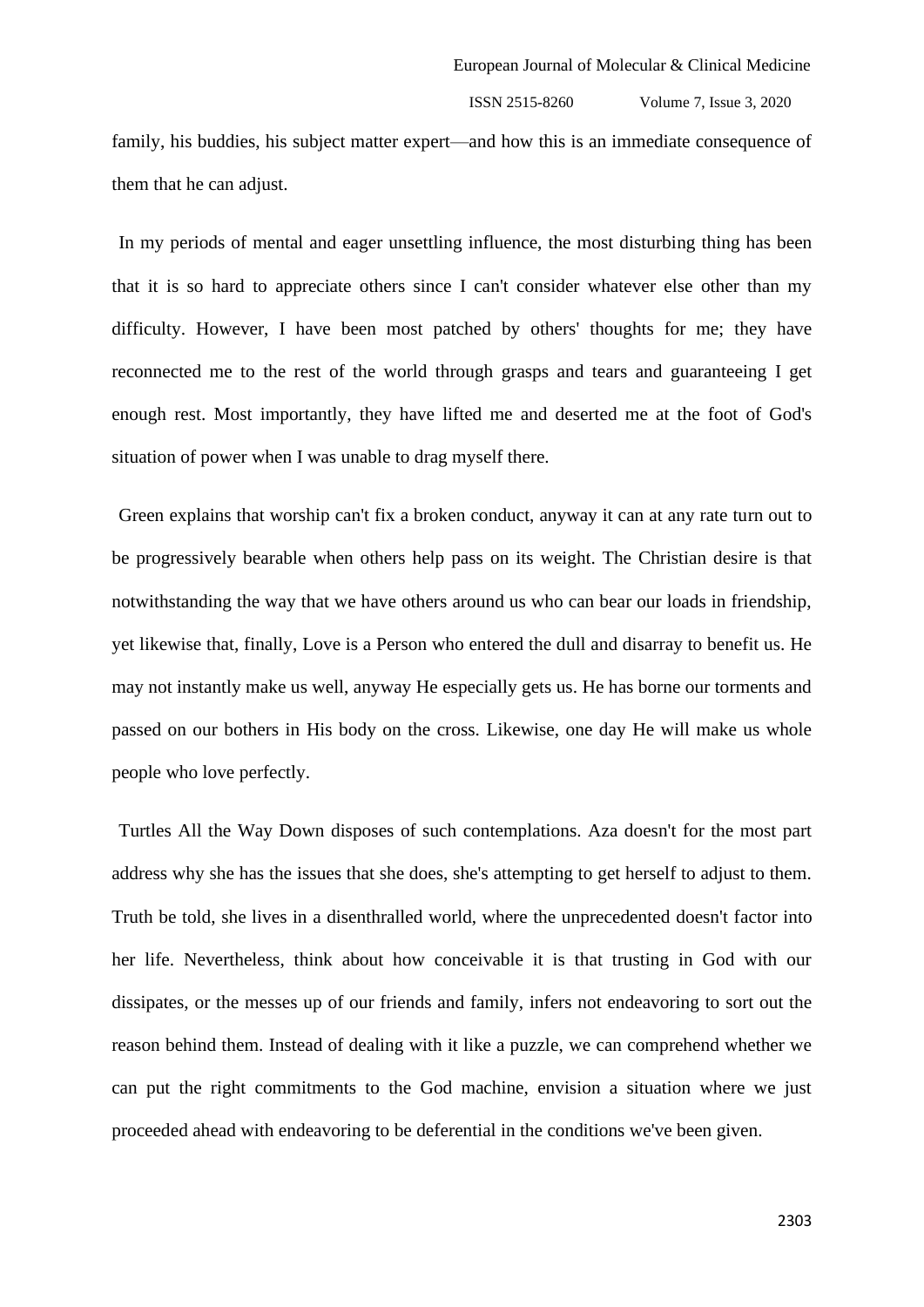"Our God is a God of harmony, not of confusion (1 Corinthians 14:33)". That doesn't mean He owes us explanations or a pleasant life. What He guarantees us is Himself, and His kinfolk, as stabilizers amid our various whirlwinds. As Kate Bowler places it in Everything Happens for a Reason, "Imagine a scenario where rich did not need to mean well off, and entire did not need to mean recuperated. Consider the possibility that being individuals of 'the gospel' implied that we are individuals with uplifting news. God is here. We are adored. It is sufficient."(Verilymag)

*"Dr. Karen Singh liked to say that an unwanted thought was like a car driving past you when you're standing on the side of the road, and I told myself I didn't have to get*  into that car, that my moment of choice was not whether to have the thought, but *whether to be carried away by it. And then I got in the car."(pg 251)*

Aza fights to drive Mom's vehicle to Applebee's. She keeps contemplating the accident and imagines that the most extremely awful bit of the setback was losing her dad's phone. She gets to Applebee's and grasps Davis. Aza accepts that Davis will have to "put his organisms in her mouth." She reviews Dr. Singh saying that unfortunate contemplations look like vehicles all over town and you don't have to get in them. Aza gets into the mental vehicle.

Davis and Aza make easygoing discussion as Aza's psyche twists about the dangers of kissing Davis. Davis brings Aza out of her fantasy, and she demands that he sit on the contrary side of the slow down. She says she's ordinarily extraordinary, anyway not incredible as of now, and that she can't finish a relationship. She says she doubtlessly won't beat her starting at now is. Davis requests that he's fine doing things the way where they are, in any case, Aza says that he decidedly needs to kiss and "do other normal couple things." She attempts to explain that kissing is something her cerebrum acknowledges will execute her, and she knows she's stinging Davis.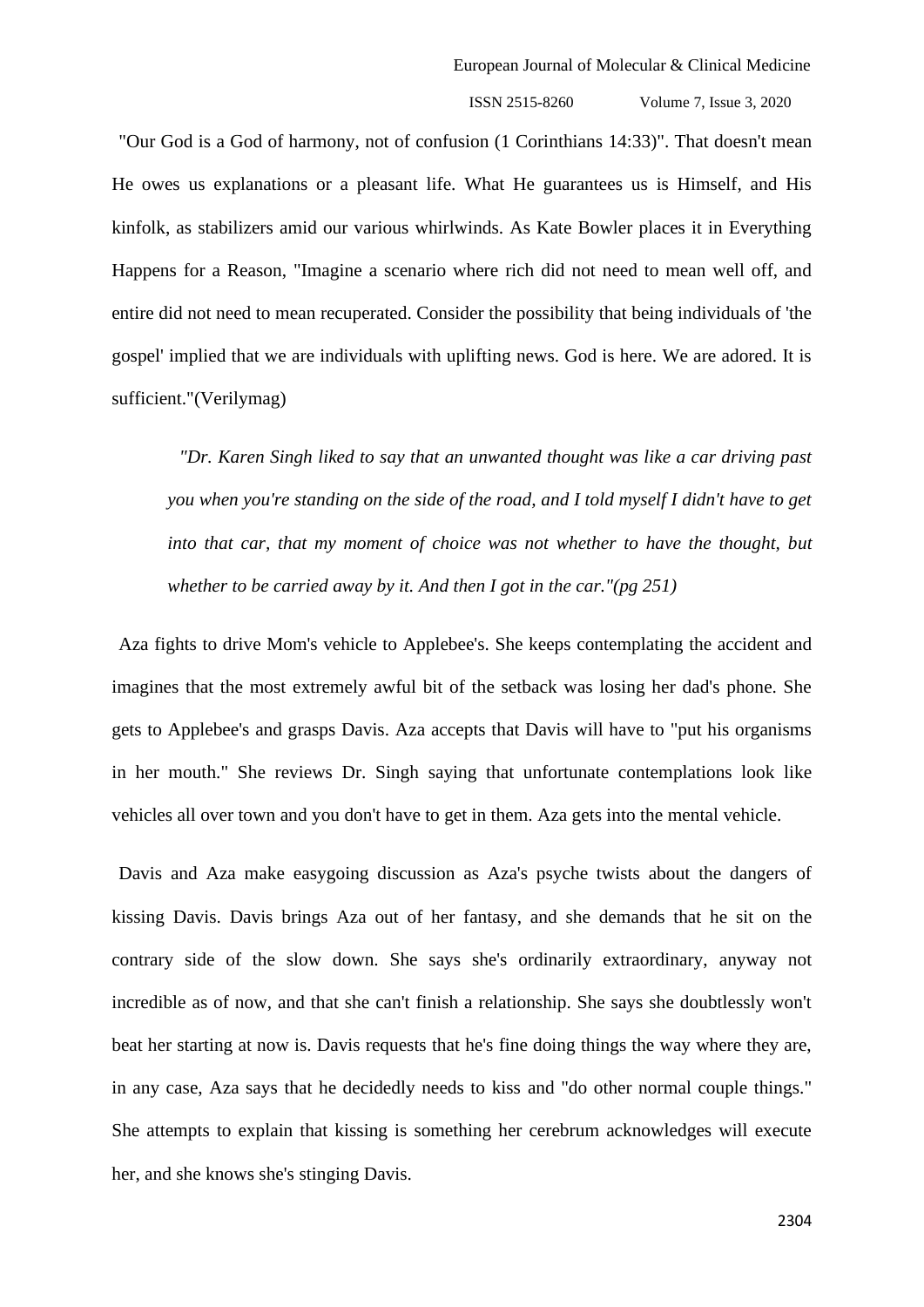Davis asks regarding whether she tends that she's giving indications of progress. Aza accepts that everyone needs to hear that she's giving indications of progress. She says that she feels fragile and asks how he and Noah are. Davis says that Noah is up 'til now doing combating. One second he's a kid who cries, and coming up next he's a vodka-drinking "dudebro." Davis begins to seem, by all accounts, to be off-kilter, and it leaps out at Aza that Davis cherishes that she doesn't make various requests.

Aza comprehends that they're never going to be what they were. She messages Davis when she gets back. He messages back that he feels like Aza potentially cherishes him at a partition when she can't be close. She never replies. "Musings are just considerations. They are not you, you have a place with yourself in any event, when your musings don't"(Pg254). Aza sits before the TV with Mom when she gets back, yet s2he starts to fight with interfering contemplations about Davis holding her hand. She explains that she calls the thoughts "invasives," considering the way that they expect command over her brain like prominent weeds until she can't consider whatever else. She guesses she needs to check her finger for sickness and since it's a prominent thought; she can't impact the plan to leave. Finally, Aza pardons herself to the bathroom winding and finds sogginess on the pile of the Band-Aid. Disregarding the way that it very well may be perspiration, it could similarly be appalling stream water or drainage from a defilement. Aza squeezes hand sanitizer onto her finger and cleans her hands before restoring the injury on her finger pad. She re-wraps it and feels quieted to have given up to the prominent thought. Aza says that something fundamentally the same as will go over and will continue fixing. at the point when the intrusive contemplations start, Aza feels out and out vulnerable before the considerations and what they encourage her to do. Notice that Aza sets herself in opposition to both her body and her mind. No bit of her will be her partner. This segment shows that giving up to the interfering